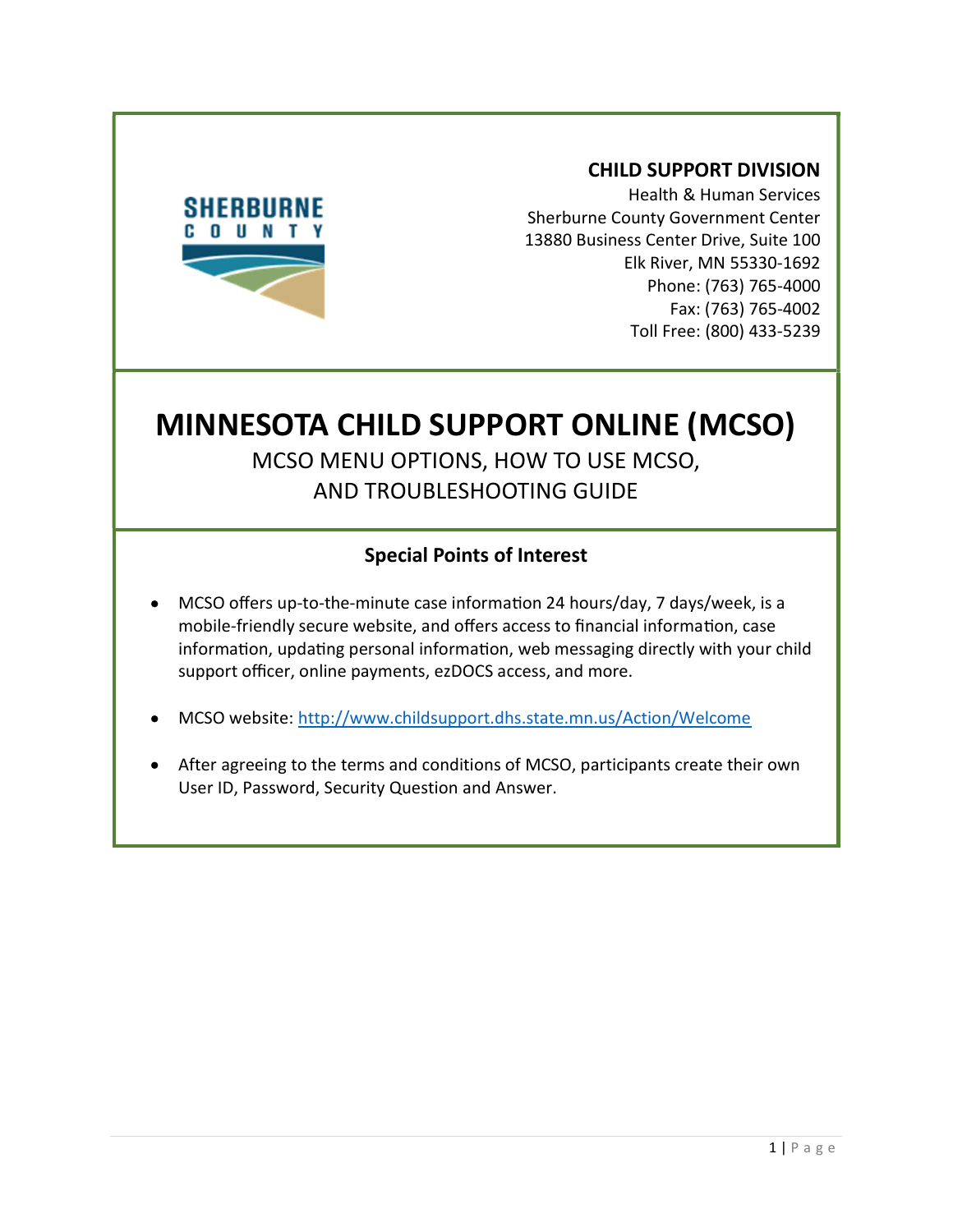| <b>MCSO Menu Options</b>                                                     |                                                                                                                                                                                                                                                                                     |
|------------------------------------------------------------------------------|-------------------------------------------------------------------------------------------------------------------------------------------------------------------------------------------------------------------------------------------------------------------------------------|
| <b>Financial Information</b>                                                 | <b>Account Summary</b><br>Payments to You<br>Payments from You<br>Case Payments<br><b>Account Balance</b><br>Tax Intercepts (Displays for Non-Custodial Parent Only)                                                                                                                |
| <b>Case Information</b>                                                      | Case List (Lists all Cases for Participant)<br>Case Summary<br><b>Enforcement Remedies</b><br>County and Worker Information<br>Actions in the Last 90 Days<br><b>Upcoming Appointments</b><br>Messages                                                                              |
| <b>My Information</b>                                                        | Update my Profile<br>Change Password<br><b>Change Security Question</b>                                                                                                                                                                                                             |
| <b>Online Payments</b><br>(Only Displays for<br><b>Non-Custodial Parent)</b> | <b>Bank Account Information</b><br>Make a Payment<br>(Active Only After Bank Account Has Been Added)<br><b>Online Payment History</b><br>(Active Only After an Online Payment Has Been Made)                                                                                        |
| <b>CSEZDOCS</b>                                                              | <b>Financial Statement</b><br>Pro Se Motion<br><b>Medical Modification</b>                                                                                                                                                                                                          |
| <b>Forms Available Online</b>                                                | <b>Child Support Services Application</b><br>٠<br>Referral to Support and Collections<br>Direct Deposit, ReliaCard, and Exception Forms<br>Unreimbursed/Uninsured Medical/Dental Expenses<br>Packet<br>Authorization to Release Information<br><b>Request to Close Support Case</b> |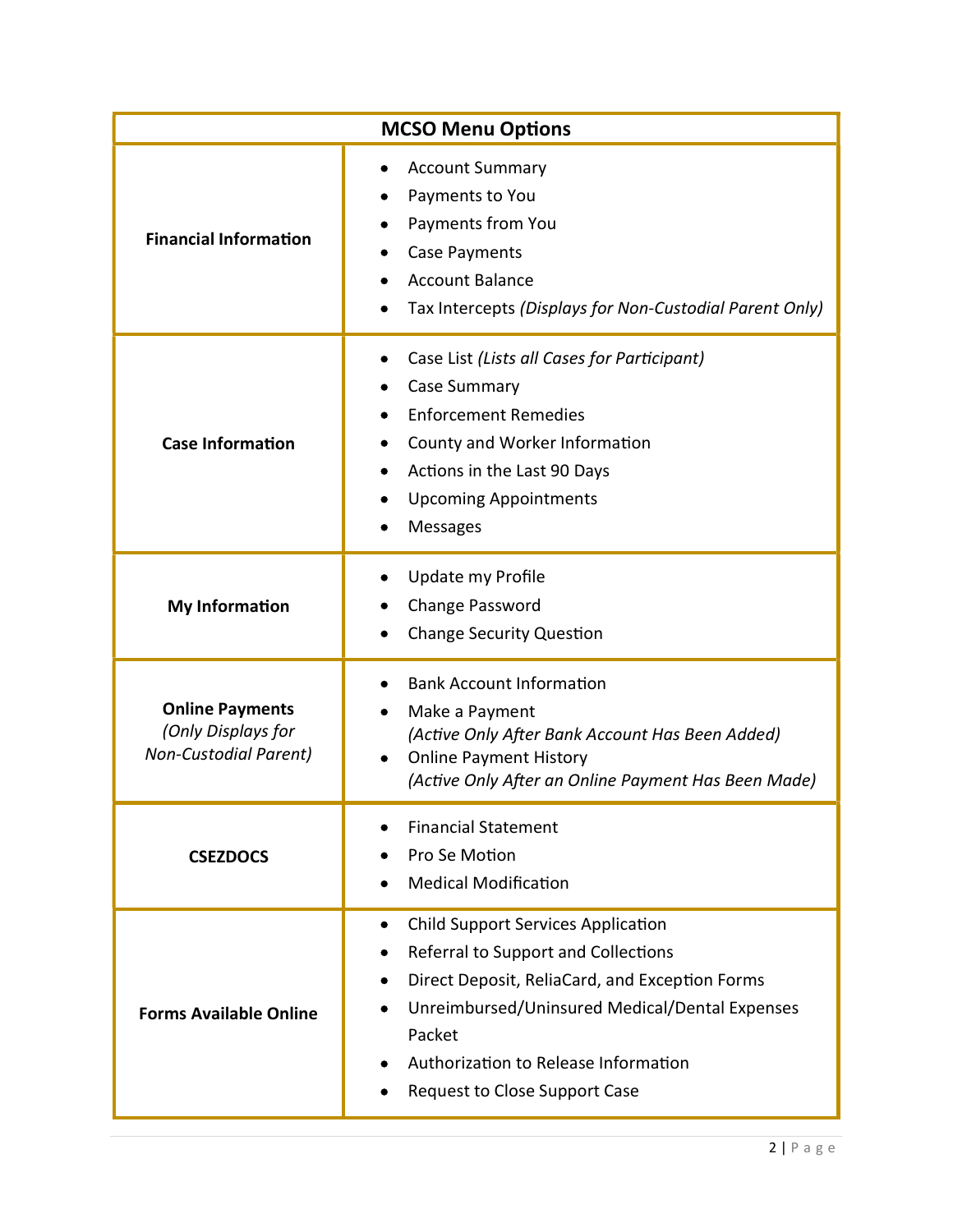| <b>How to Use MCSO</b>                                                       |                                                                                                                                                                                                                                                                                                                                                                                      |
|------------------------------------------------------------------------------|--------------------------------------------------------------------------------------------------------------------------------------------------------------------------------------------------------------------------------------------------------------------------------------------------------------------------------------------------------------------------------------|
| Under FINANCIAL INFORMATION<br>you can <i>view and print</i> :               | List of Direct Deposits Issued<br>List of Checks Issued<br>List of Payments Made<br>List of Payments Credited<br><b>Current Monthly Charges</b><br><b>Current Account Balances</b><br>Information about Arrears Certified for Tax<br>Intercepts (Non-Custodial Parent Only)                                                                                                          |
| Under CASE INFORMATION you<br>can view:                                      | List of Cases<br><b>Current Case Function</b><br><b>Enforcement Remedies</b><br>Name and Phone Number for your Child<br><b>Support Officer</b><br>Actions Taken in Past 90 Days<br><b>Upcoming Appointments</b><br>Messages (Send a New Message directly to your<br>Child Support Officer, View Message Received<br>from your Child Support Officer, View Previous<br>Messages Sent) |
| Under MY INFORMATION you can<br>view and update:                             | Password<br><b>Security Question</b><br><b>Mailing Address</b><br>Phone Number(s)<br><b>Email Address</b><br>Name<br>(Restrictions are in place that do not allow name changes<br>online in certain circumstances and you may receive a<br>message that your name cannot be changed and to contact<br>your Child Support Officer to report the name change.)                         |
| Under CSEZDOCS instructions<br>and/or option for creating and<br>submitting: | <b>Financial Statement</b><br>Pro Se Motion<br><b>Medical Modification</b>                                                                                                                                                                                                                                                                                                           |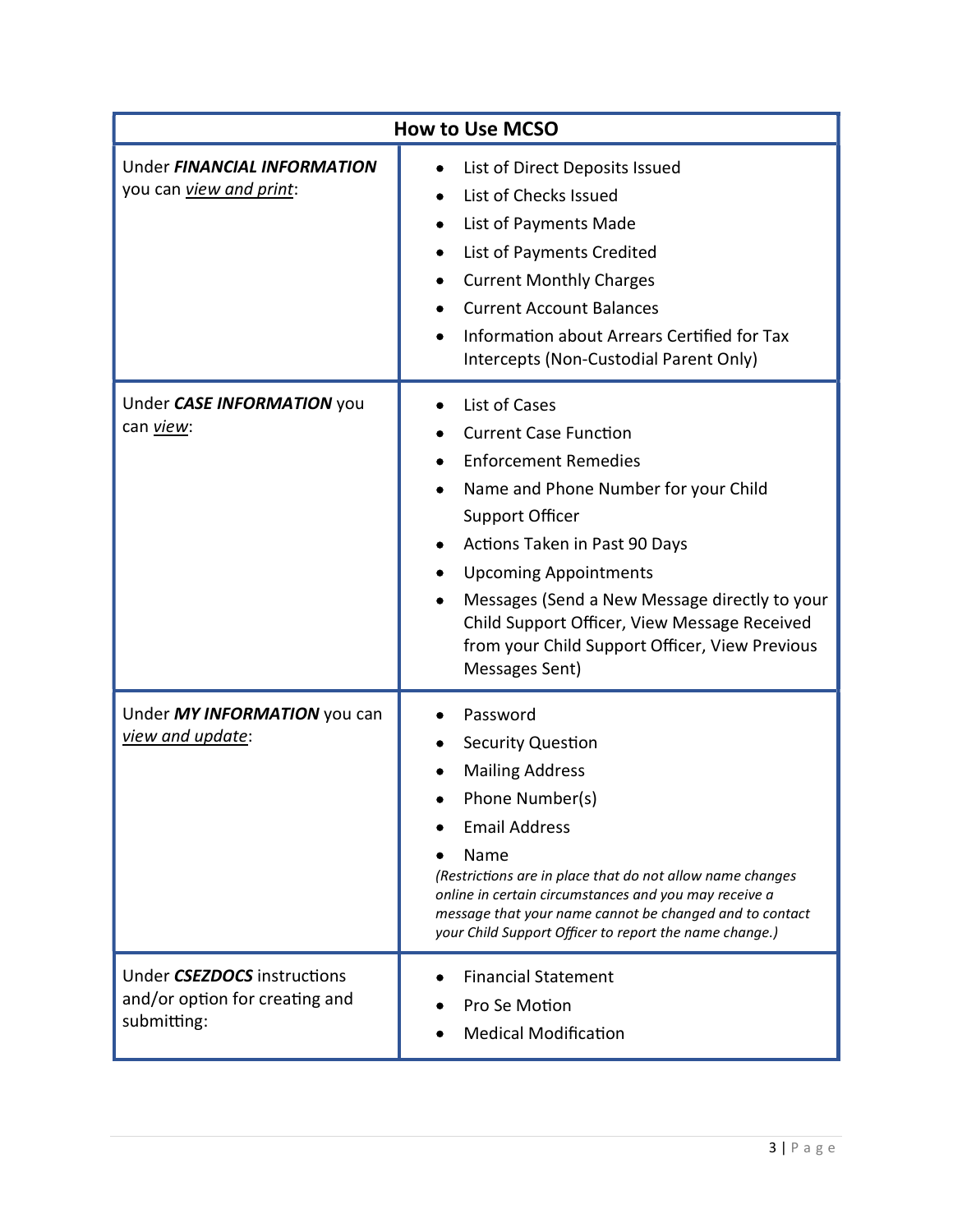| <b>WHERE TO</b>                                                                                 |                                                                                                                                                                                                                                                                                                                                    |
|-------------------------------------------------------------------------------------------------|------------------------------------------------------------------------------------------------------------------------------------------------------------------------------------------------------------------------------------------------------------------------------------------------------------------------------------|
| Update Address, Phone, Email                                                                    | My Information $\rightarrow$ Update My Profile                                                                                                                                                                                                                                                                                     |
|                                                                                                 | Financial Information $\rightarrow$ Payments to You                                                                                                                                                                                                                                                                                |
|                                                                                                 | ΟR                                                                                                                                                                                                                                                                                                                                 |
|                                                                                                 | Financial Information $\rightarrow$ Payments from You                                                                                                                                                                                                                                                                              |
| <b>Get Payment History</b>                                                                      | ΟR                                                                                                                                                                                                                                                                                                                                 |
|                                                                                                 | Financial Information $\rightarrow$ Case Payments                                                                                                                                                                                                                                                                                  |
|                                                                                                 | All options have a drop-down menu to select date<br>range to view by selecting "Last 90 Days" or a specific<br>year; payments histories go back to 1997.                                                                                                                                                                           |
|                                                                                                 | Financial Information $\rightarrow$ Account Summary                                                                                                                                                                                                                                                                                |
| <b>Get Case Balance</b>                                                                         | ΟR                                                                                                                                                                                                                                                                                                                                 |
|                                                                                                 | Financial Information $\rightarrow$ Account Balance                                                                                                                                                                                                                                                                                |
| Get Tax Intercept<br><b>Certification Amount</b><br>(Only Displays for Non-Custodial<br>Parent) | Financial Information $\rightarrow$ Account Summary $\rightarrow$ Tax<br>Intercepts                                                                                                                                                                                                                                                |
|                                                                                                 | View the most recent amount certified for state and<br>federal tax intercept.                                                                                                                                                                                                                                                      |
| Case List                                                                                       | <b>Case Information Page</b>                                                                                                                                                                                                                                                                                                       |
|                                                                                                 | Lists all open Minnesota child support cases you are on<br>with the role of Custodial Parent or Non-Custodial<br>Parent. If you have more than one case, no other "Case<br>Information" options can be used until a specific case<br>has been selected. When a specific case is selected, the<br>"Case Summary" page will display. |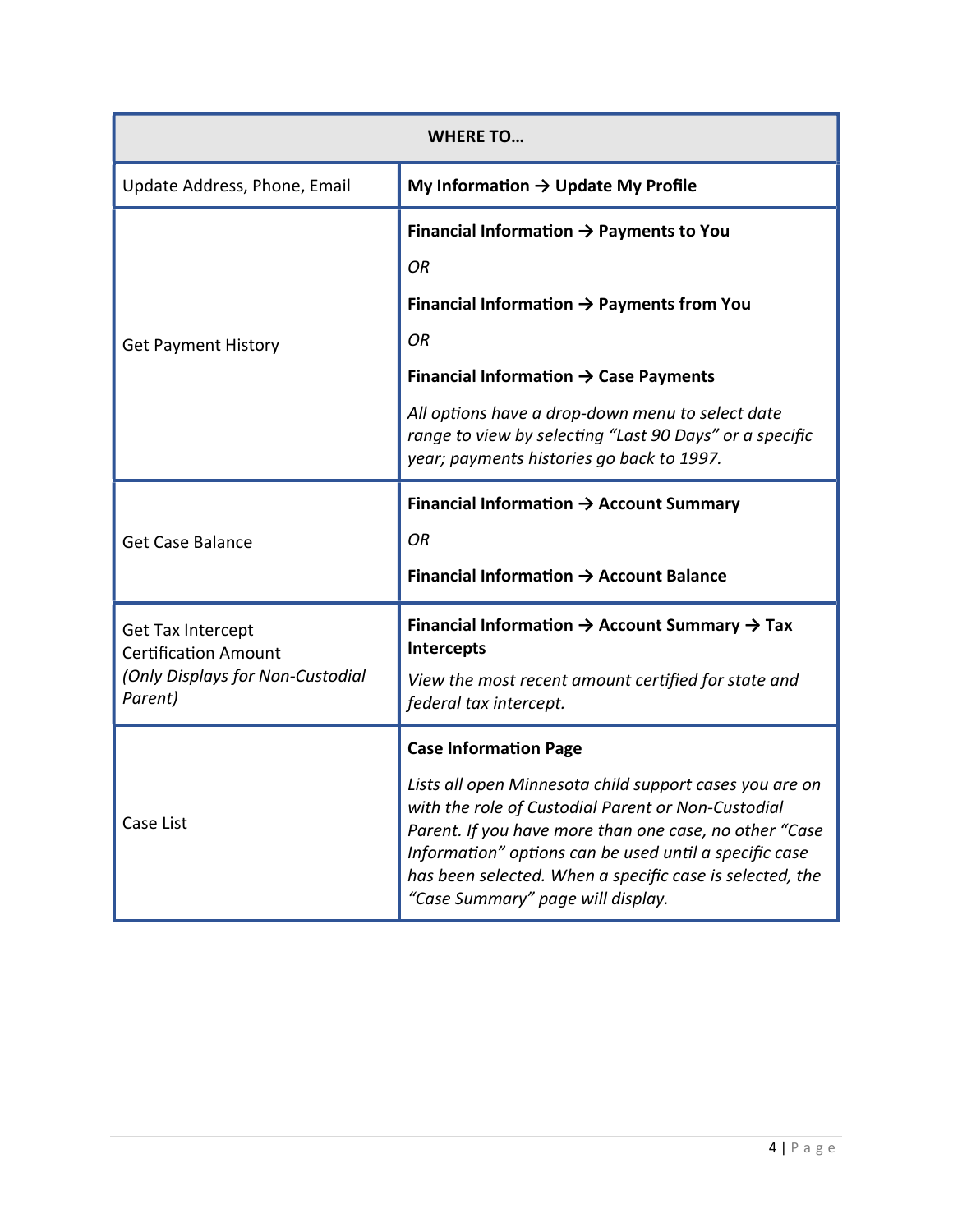|                                       | <b>Case Information Page</b>                                                                                                                                                                                                                                                                                                                                                                                                                                                                                             |
|---------------------------------------|--------------------------------------------------------------------------------------------------------------------------------------------------------------------------------------------------------------------------------------------------------------------------------------------------------------------------------------------------------------------------------------------------------------------------------------------------------------------------------------------------------------------------|
| <b>View Case Summary</b>              | Provides general information based on the child<br>support case function and indicates if the agency is<br>enforcing a court order or working to establish a court<br>order. If the case is in locate function, a list of potential<br>sources of information is provided. You can also select<br>"View Your Messages" link at the bottom of the page to<br>go directly to the "Messages" page.<br>If you have more than one case, the Case Summary<br>page will not display until a specific case has been<br>selected. |
|                                       | <b>Case Information Page</b>                                                                                                                                                                                                                                                                                                                                                                                                                                                                                             |
| <b>View Enforcement Remedies</b>      | Displays a list of active enforcement remedies for the<br>selected case. If no enforcement remedies are currently<br>active a message displays "There is currently no<br>information for display. This does not mean that there<br>is no action being taken on your case. There may be<br>more information available at a later time."                                                                                                                                                                                   |
|                                       | <b>Case Information Page</b>                                                                                                                                                                                                                                                                                                                                                                                                                                                                                             |
| Find County and Worker<br>Information | Name and phone number of your Child Support Officer<br>and the county agency name and address display.                                                                                                                                                                                                                                                                                                                                                                                                                   |
| View Actions in Last 90 Days          | <b>Case Information Page</b>                                                                                                                                                                                                                                                                                                                                                                                                                                                                                             |
|                                       | Displays activities on the case during the last 90 days.                                                                                                                                                                                                                                                                                                                                                                                                                                                                 |
| <b>View Upcoming Appointments</b>     | <b>Case Information Page</b>                                                                                                                                                                                                                                                                                                                                                                                                                                                                                             |
|                                       | List of any upcoming appointments that have been<br>scheduled for you. If there are no upcoming<br>appointments a message displays "There is currently no<br>information for display. This does not mean that there<br>is no action being taken on your case. There may be<br>more information at a later time."                                                                                                                                                                                                         |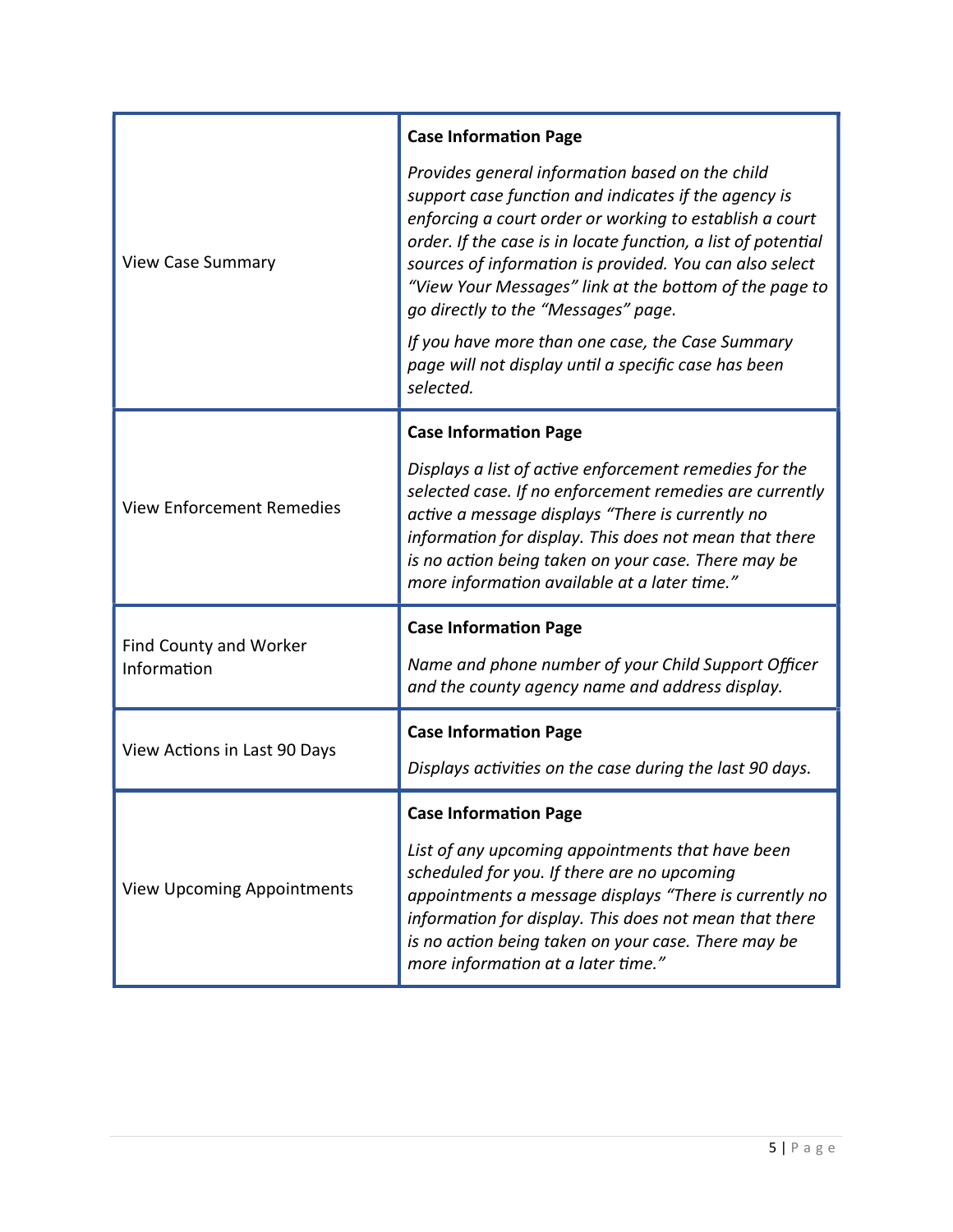To make an online payment you must first add a bank account; once account is added the "Make A Payment" option becomes active and after an online payment has been made the "Online Payment History" option becomes acƟve.

#### Add a Bank Account:

Online Payments  $\rightarrow$  Add New Bank Account  $\rightarrow$ name the account in "Account Name"  $\rightarrow$  select down arrow for "Account Type" and choose "Checking" or Savings"  $\rightarrow$  enter and reenter routing number and bank account number  $\rightarrow$ "Submit". (You will receive an email confirming bank account was added; only 10 active bank accounts are allowed.)

#### Make a Payment:

Online Payments  $\rightarrow$  Make a Payment  $\rightarrow$  select down arrow to display and choose bank account to use  $\rightarrow$  choose withdrawal date (type the date payment should be withdrawn from account and cannot be a weekend or bank holiday)  $\rightarrow$  type the amount of the payment being made (must be between \$1.00 and  $$100,000.00]$   $\rightarrow$  review the payment terms and conditions, click the box next to "I have read, understand, and agree to the Terms and Conditions" statement  $\rightarrow$  Submit  $\rightarrow$  payment confirmation screen appears confirming withdrawal date and amount  $\rightarrow$  select Yes or No to continue ("no" takes you back to the make a payment screen and "yes" opens a new screen with confirmation number and confirmation of withdrawal date; you will receive an email confirming payment action).

#### Payment History:

The "Online Payment History" option is only active after first online payment has been made. A table displays which includes the confirmation number, payment, status, bank account name, withdrawal date, payment

Make/View Online Payments (Non-Custodial Parent Only)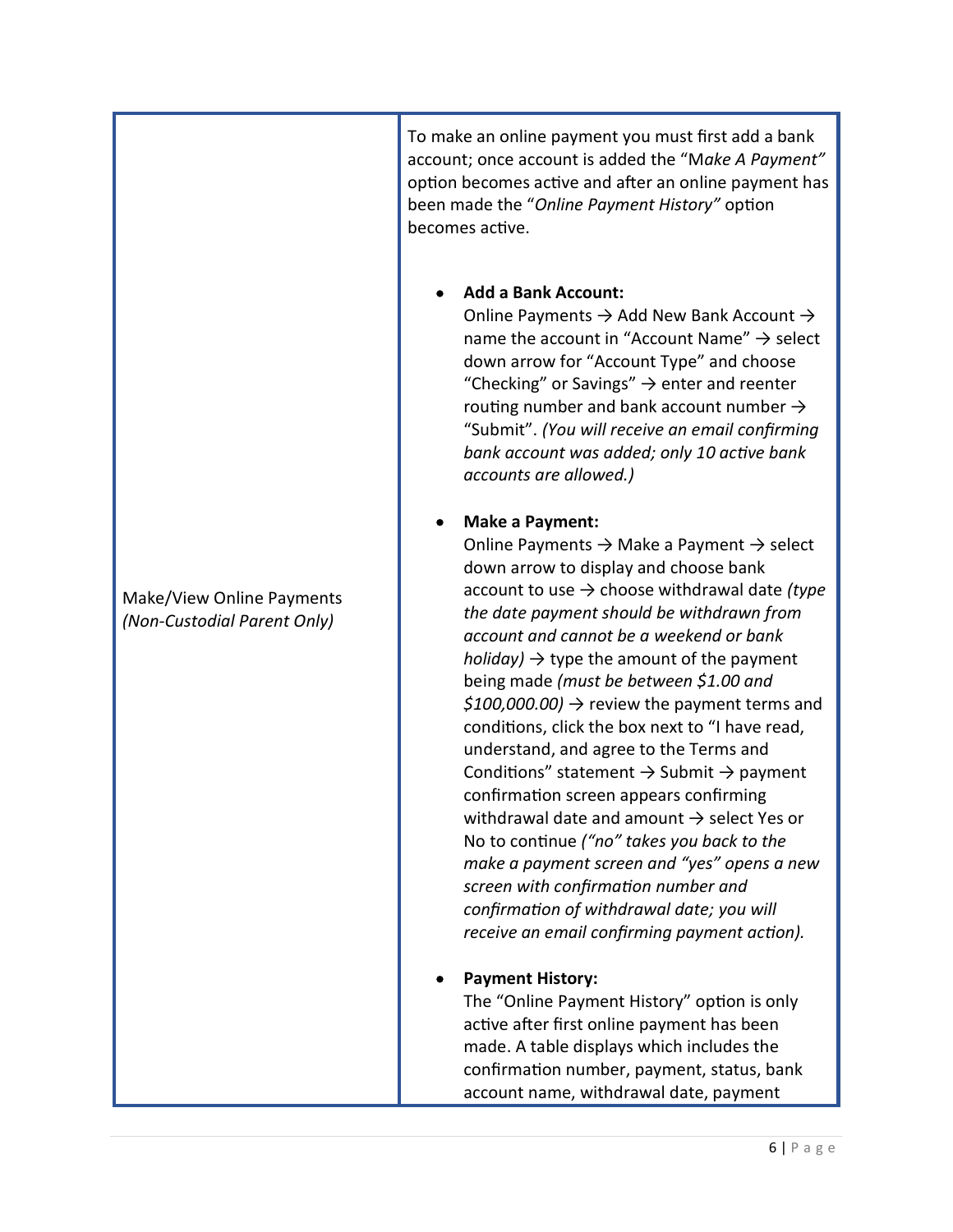|                          | amount, submission date and time, and choice<br>of actions that you may take for each payment<br>depending on the status of the payment<br>(Update Payment, Delete Payment, or View<br>Payment). A payment can only be updated or<br>deleted when it is in "confirmed" status; any<br>other status the payment can only be viewed. |
|--------------------------|------------------------------------------------------------------------------------------------------------------------------------------------------------------------------------------------------------------------------------------------------------------------------------------------------------------------------------|
|                          | Case Information $\rightarrow$ If more than one case, a case<br>must be selected from Case List $\rightarrow$ Messages                                                                                                                                                                                                             |
|                          | Messages page is case specific and only displays<br>messages for the case that was selected. Only you can<br>initiate a web message.                                                                                                                                                                                               |
|                          | You can choose from the following options:                                                                                                                                                                                                                                                                                         |
|                          | Create a Message<br>Inbox<br>Outbox<br>All Messages                                                                                                                                                                                                                                                                                |
|                          | <b>Deleted Messages</b>                                                                                                                                                                                                                                                                                                            |
| Send/Review Web Messages | <b>To Send a Message:</b><br>Case Information $\rightarrow$ Messages $\rightarrow$ Create a Message<br>$\rightarrow$ Selects a Topic $\rightarrow$ types in a Subject for message<br>$\rightarrow$ types a message with 1500 max characters $\rightarrow$<br>Send                                                                  |
|                          | Confirmation page displays "Your message was<br>successfully sent to your child support worker". An<br>email is also sent to you "Thank you for using<br>Minnesota Child Support Online (MCS) to contact<br>your child support worker. You will receive a<br>response to your message as soon as possible (if<br>needed)."         |
|                          | After your Child Support Officer responds to your<br>message you will be sent an email "The child<br>support agency has responded to the message you<br>sent on DD/MM/YYYY. Please log in to Minnesota<br>Child Support Online (MCSO) to view the message."                                                                        |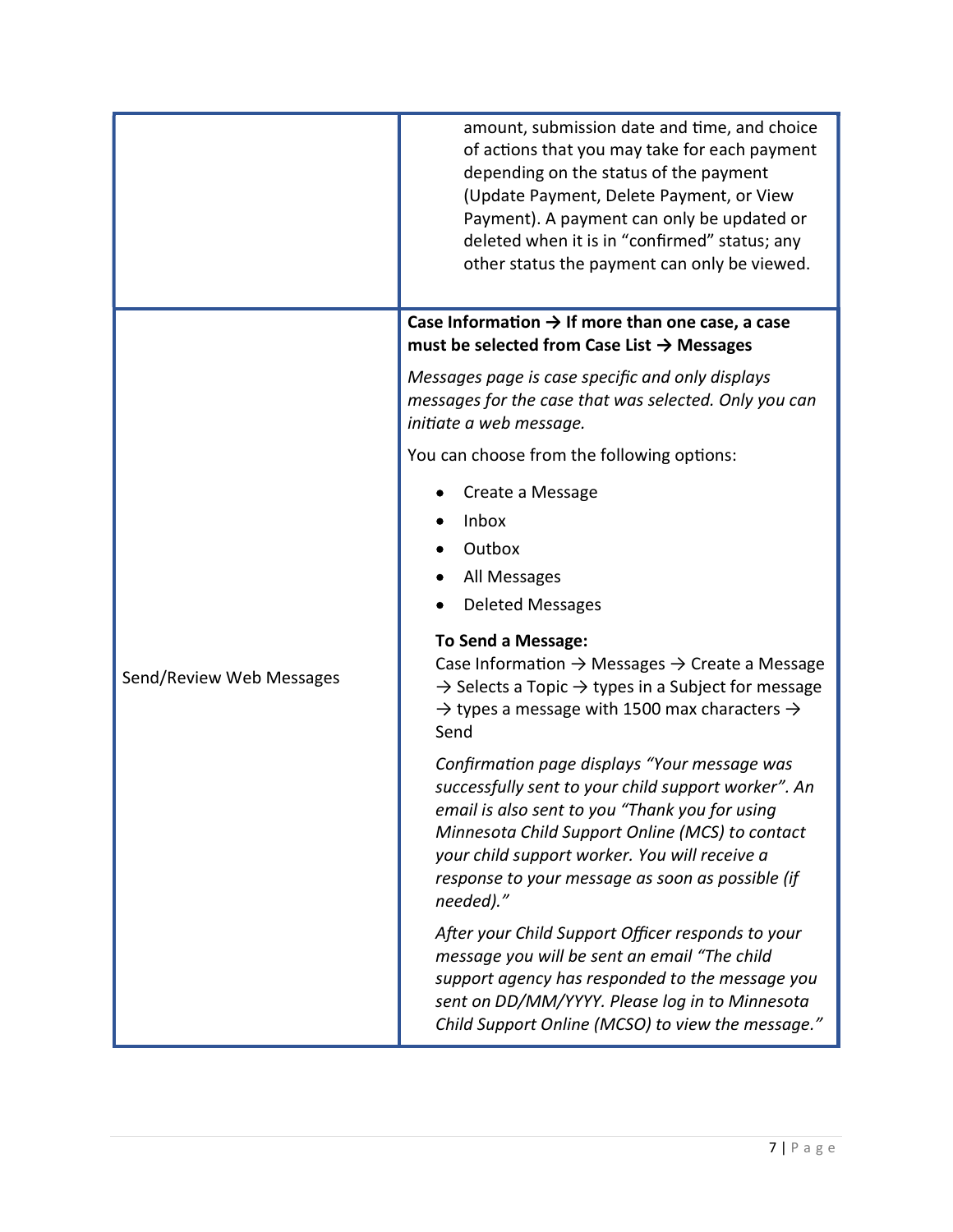| Troubleshooting                                                 |                                                                                                                                                                                                                                                                              |
|-----------------------------------------------------------------|------------------------------------------------------------------------------------------------------------------------------------------------------------------------------------------------------------------------------------------------------------------------------|
| <b>TROUBLE SIGNING IN:</b>                                      |                                                                                                                                                                                                                                                                              |
| Forgot User ID                                                  | Select "Forgot Your User ID" link on the sign<br>in page; it will ask you to enter your email<br>address and will send you an email with your<br>User ID.                                                                                                                    |
| Forgot Password                                                 | Select "Forgot Your Password" link on the<br>sign in page; it will ask you to enter your User<br>ID and the answer to your security question<br>set up when first registered; once the system<br>has confirmed your information you will be<br>able to change your password. |
| <b>TROUBLE REGISTERING:</b>                                     |                                                                                                                                                                                                                                                                              |
| Nothing happens when I click the<br>Register and Sign In link?  | Pop-up blocking software may be installed.<br>You should turn off your pop-up blocking<br>software, close and reopen your browser,<br>and try the link again.                                                                                                                |
| I am having trouble registering, am I<br>doing something wrong? | You should make sure you are entering your<br>information correctly: MCI Participant<br>Number, PIN, Last 4 Digits of SSN, DOB.                                                                                                                                              |
| Where do I get my MCI participant<br>number?                    | Call (651) 431-4400, Press 1, then Press 5 to<br>hear your MCI participant number.                                                                                                                                                                                           |
| Where do I get my PIN?                                          | Accessing Child Support Information<br>$\bullet$<br>notice that was previously mailed.<br>Click the "I Need my PIN" link on the<br>MCSO Welcome page.<br>Contact your Child Support Officer.                                                                                 |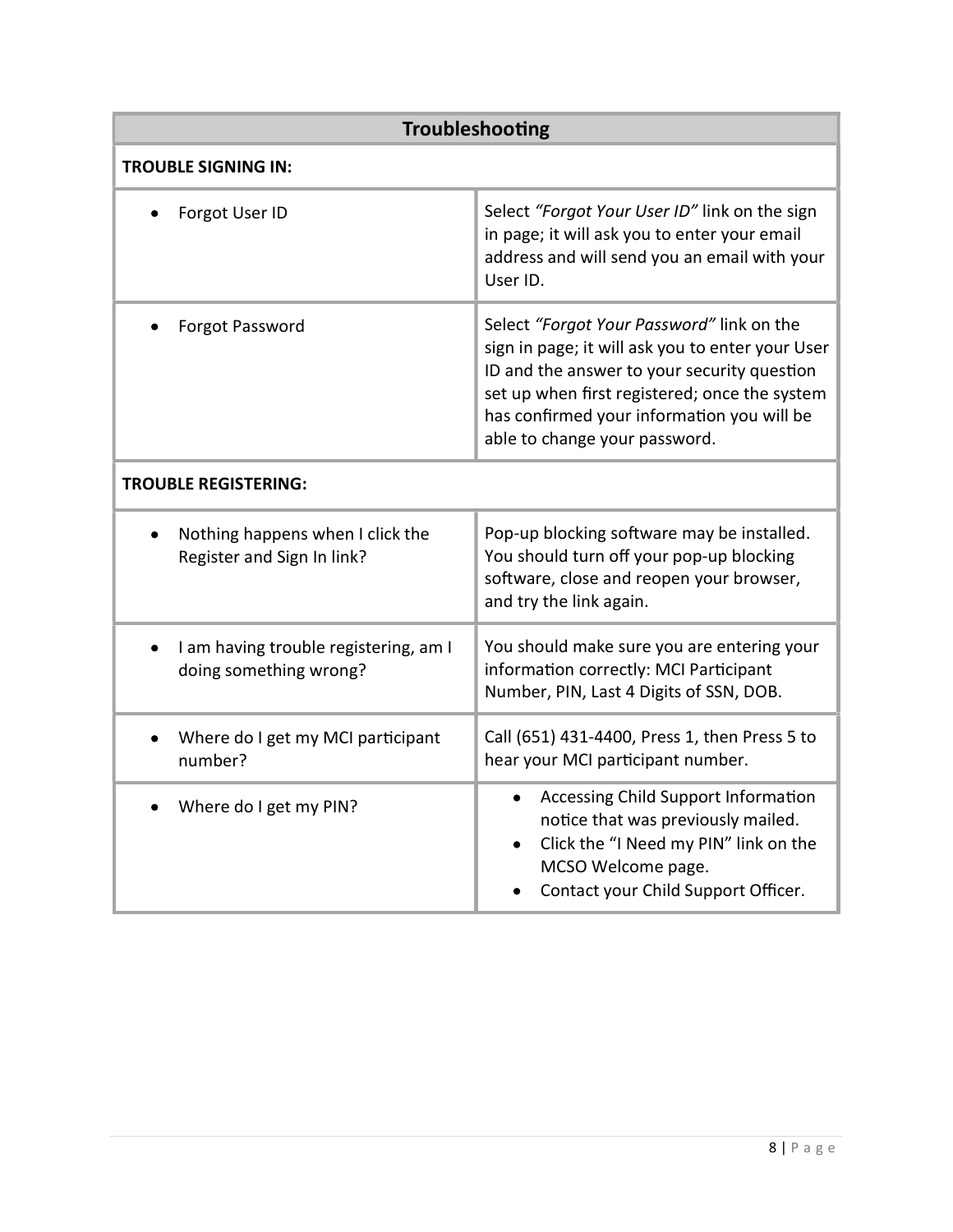| <b>DISPLAY PROBLEMS:</b>                                                      |                                                                                                                                                                                                                                                                                                                                                                                                                                                                                                                  |  |
|-------------------------------------------------------------------------------|------------------------------------------------------------------------------------------------------------------------------------------------------------------------------------------------------------------------------------------------------------------------------------------------------------------------------------------------------------------------------------------------------------------------------------------------------------------------------------------------------------------|--|
| When I print a page, some of the<br>words or columns are cut off?             | You may need to change the margin settings<br>in the browser's Page Setup or change the<br>orientation to Landscape.                                                                                                                                                                                                                                                                                                                                                                                             |  |
| MCSO web pages do not look right on<br>my computer?                           | If using Internet Explorer, the "compatibility<br>view" setting may need to be changed<br>(turned on or off) depending on the version<br>being used.                                                                                                                                                                                                                                                                                                                                                             |  |
| <b>CHANGE PERSONAL INFORMATION:</b>                                           |                                                                                                                                                                                                                                                                                                                                                                                                                                                                                                                  |  |
| How do I change my password?                                                  | Select the Change Password page found on<br>the My Information tab.                                                                                                                                                                                                                                                                                                                                                                                                                                              |  |
| How do I change my security<br>question?                                      | Select the Change Security Question page<br>found on the My Information tab.                                                                                                                                                                                                                                                                                                                                                                                                                                     |  |
| How do I update my name?                                                      | Cannot change name online if it has been<br>verified with SSA or there is currently a child<br>support enforcement remedy in place.<br>Contact your Child Support Officer to report<br>a name change if unable to update it on<br>MCSO.                                                                                                                                                                                                                                                                          |  |
| My address keeps changing back to<br>$\bullet$<br>my previous address online? | If receiving public assistance (MA, DWP,<br>MFIP, CCA) and changed address using<br>Update my Profile page, the new address<br>entered may change back to a previous<br>address overnight. This occurs because the<br>public assistance agency has a different<br>address. If receiving public assistance, you<br>must contact your county financial worker to<br>report your new address. Once the financial<br>worker changes the address, MCSO will<br>update the address automatically the<br>following day. |  |
| I am not receiving confirmation<br>emails?                                    | The email linked with the account may be<br>incorrect; update email address by using the<br>My Information tab.                                                                                                                                                                                                                                                                                                                                                                                                  |  |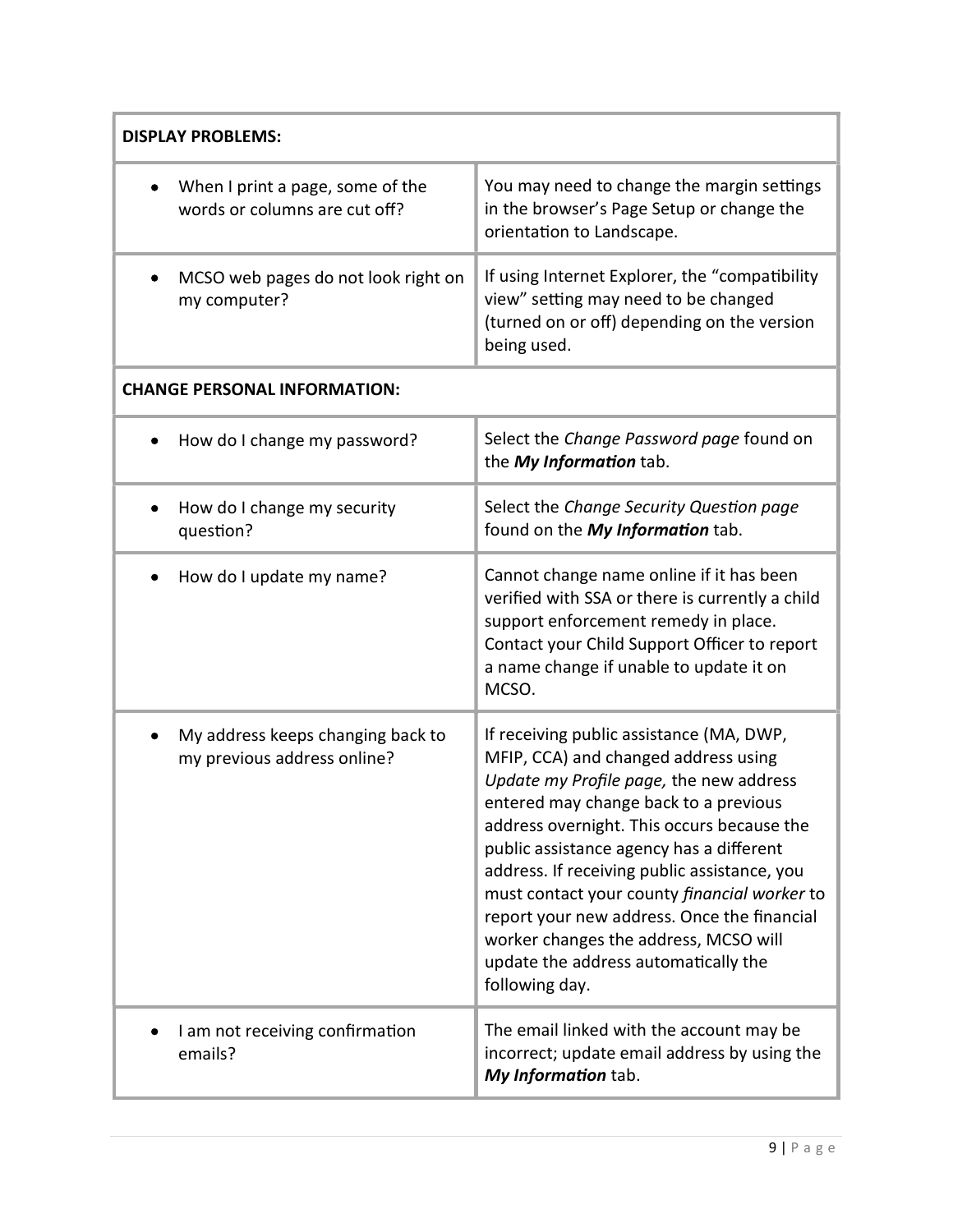| <b>MAKING ONLINE PAYMENTS:</b>                                                                                                                                 |                                                                                                                                                                                                                                                                                                                                                                             |  |
|----------------------------------------------------------------------------------------------------------------------------------------------------------------|-----------------------------------------------------------------------------------------------------------------------------------------------------------------------------------------------------------------------------------------------------------------------------------------------------------------------------------------------------------------------------|--|
| I have 10 active bank accounts and I<br>need to add another?                                                                                                   | The number of active bank accounts is<br>limited to 10. You will need to delete a bank<br>account to add a new one.                                                                                                                                                                                                                                                         |  |
| I want to add future payments to be<br>withdrawn from my bank account,<br>how far in the future can I schedule<br>payments to be withdrawn from my<br>account? | Up to 180 days in the future.                                                                                                                                                                                                                                                                                                                                               |  |
| I changed bank accounts and need to<br>modify my banking information?                                                                                          | Delete any incorrect bank accounts and then<br>add the new banking information in the<br><b>Online Payments tab.</b>                                                                                                                                                                                                                                                        |  |
| Support is being submitted by my<br>employer through income<br>withholding, if I make payments<br>online will my income withholding<br>stop?                   | Online payments do not replace income<br>withholding; online payments are an option<br>for those who wish to make additional<br>payments or when they are between jobs<br>and income withholding is not in place.                                                                                                                                                           |  |
| What holidays cannot be used as<br>withdrawal dates?                                                                                                           | New Year's Day<br>Martin Luther King Jr. Day<br>Presidents' Day<br><b>Memorial Day</b><br>Independence Day<br>Labor Day<br><b>Veterans Day</b><br><b>Thanksgiving Day</b><br>Day after Thanksgiving<br>Christmas Day                                                                                                                                                        |  |
| Where do I find my bank routing and<br>account numbers?                                                                                                        | 1. You can contact your bank.<br>Look at the routing transit and<br>2.<br>account numbers that are printed on<br>one of your blank checks (routing<br>number is 9-digit number and is<br>usually the first 9 digits of the code<br>printed at the bottom of the check;<br>the account number is usually printed<br>at the bottom of the check after the<br>routing number). |  |